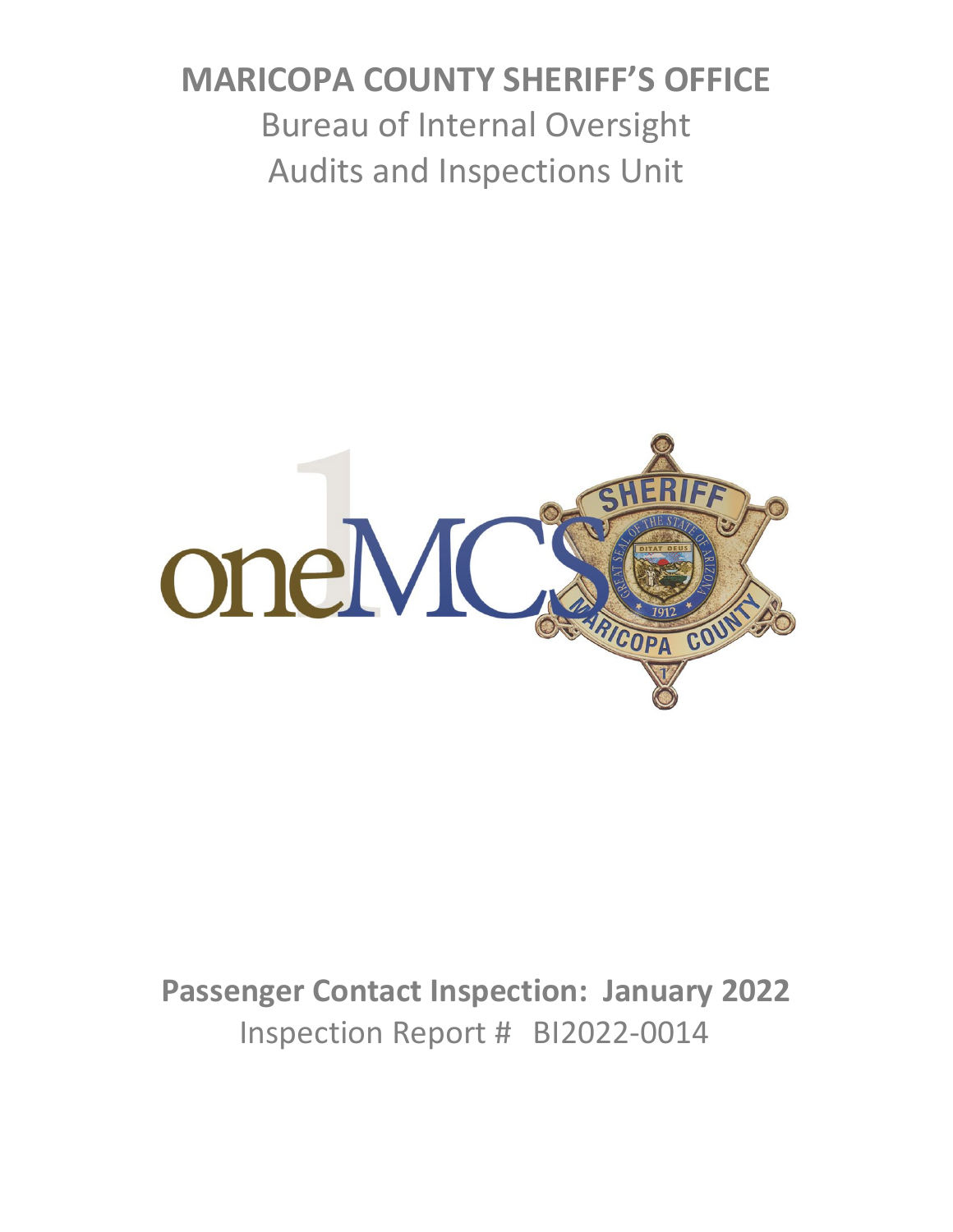The Audits and Inspections Unit (AIU) of the Sheriff's Office Bureau of Internal Oversight (BIO) conducts passenger contact inspections on a monthly basis to ensure proper supervision, adherence with MCSO policies, compliance with the Melendres Order and established local and federal law. A total of 35 traffic stops are selected each month for review. To achieve inspection results the inspector will utilize the Vehicle Stop Contact Form, Citation/Warning, Incidental Contact Receipt, CAD printout, JWI Printout (if applicable) AIU-designed Matrix, Inspection Report Template Form, and Body Worn Camera footage files.

Inspection BI2022-0014 examines traffic stops with passenger contact documented on the Vehicle Stop Contact Forms contained in the TraCS database, for the time period of 1/1/2022 to 1/31/2022. To accomplish this task TraCS data was examined for those traffic stops with passenger contact documented on the Vehicle Stop Contact Forms for this period. These stops have been uniformly inspected utilizing a matrix developed by the Audits and Inspections Unit in accordance with the procedures outlined in policy and the AIU Operations Manual. In the inspection, a "reasonable person" standard will be utilized by inspectors.

### **Compliance Objectives:**

- Did the deputy identify any passenger(s) by name, DOB, or ask investigative questions?
- Did the deputy complete a citation, warning or incidental contact form for each individual who was identified by name, DOB, or asked investigative questions?
- Did the deputy provide a copy of the citation, warning or incidental contact form to each individual who was identified by name, DOB, or asked investigative questions?
- If a passenger was contacted, did it cause the stop to be extended longer than necessary, if yes was the reason indicated on the VSCF?

## **Criteria:**

- MCSO Policy EA-11, Arrest Procedures
- MCSO Policy EB-1, Traffic Enforcement, Violator Contacts, and Citation Issuance
- MCSO Policy EB-2, Traffic Stop Data Collection
- MCSO Policy GJ-3, Search and Seizure
- MCSO Policy GJ-35, Body-Worn Cameras

### **Conditions:**

The MCSO reviewed 22 of 23 traffic stops made during the month of January 2022 with passenger contact documented on the Vehicle Stop Contact Forms. One traffic stop with passenger contact documented on the Vehicle Stop Contact Form was also selected for review in the traffic stop inspection. This traffic stop was omitted from this inspection in accordance with the methodology. Additionally, while 10 of the 35 are to be selected for Body-Worn Camera review, it should be noted the inspector viewed two additional videos for clarification purposes, for a total of 12 traffic stops selected for Body-Worn Camera review.

### **Results:**

Each traffic stop will be counted as one inspection and all applicable matrix criteria inspection points will factor into an over-all compliance score. In this inspection, there were only 22 traffic stops that met the criteria for inspection. Each traffic stop utilized four matrix criteria inspection points for a total of 88 potential matrix criteria inspection points. From the total of 88 potential inspection points those determined to be Not Applicable (N/A) or not verifiable will be removed from the overall compliance percentage. For example, this month there were 50 inspection points determined to be N/A and 3 inspection points that were not verifiable, resulting in 35 total inspection points.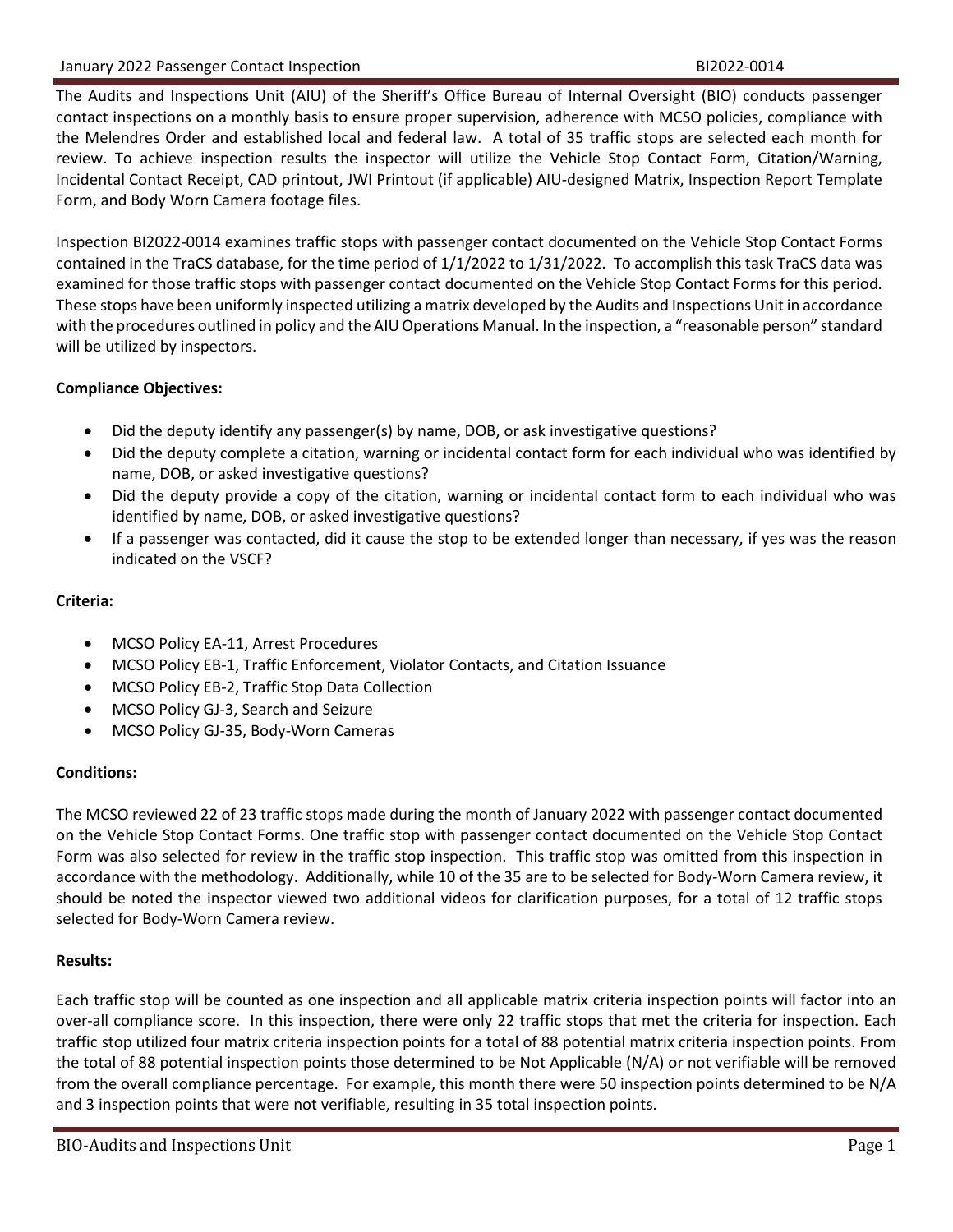The compliance rates of the provided traffic stop sample, utilizing the four matrix criteria inspection points, resulted in an overall average compliance rate of **94.29%** for January of 2022, as illustrated in the graph below.



Note: The six-month trend shows 0% for the previous four months because this is the second month for this report.

| <b>Inspection Elements</b>                                                                                                                                                   | <u>In</u> | Not In<br>Compliance   Compliance   Verifiable | <b>Not</b> | N/A | <b>Total</b><br>Inspected | Compliance<br>Rate |
|------------------------------------------------------------------------------------------------------------------------------------------------------------------------------|-----------|------------------------------------------------|------------|-----|---------------------------|--------------------|
| Did the deputy identify any passenger(s) by name, DOB, or ask<br>investigative questions?                                                                                    | 10        | $\Omega$                                       | 0          | 12  | 10                        | 100.00%            |
| Did the deputy complete a citation, warning or incidental<br>contact form for each individual who was identified by name,<br>DOB, or asked investigative questions?          | 8         | $\overline{2}$                                 | 0          | 12  | 10                        | 80.00%             |
| Did the deputy provide a copy of the citation, warning or<br>lincidental contact form to each individual who was identified<br>by name, DOB, or ask investigative questions? | 5.        | $\Omega$                                       | 3          | 14  | 5                         | 100.00%            |
| If a passenger was contacted, did it cause the stop to be<br>extended longer than necessary, if yes was the reason indicated<br>on the VSCF?                                 | 10        | 0                                              | 0          | 12  | 10                        | 100.00%            |
| <b>Overall Compliance with inspection requirements</b>                                                                                                                       | 33        |                                                | з          | 50  | 35                        | 94.29%             |

#### **Conclusion:**

Of the potential 88 matrix criteria inspection points there were 35 inspection points used to determine the compliance ratio. There were 2 deficiencies, resulting in a **94.29**% compliance rate for January 2022. **It should be noted that since this is a new inspection no BIO action forms will be issued for this inspection for deficiencies identified.**